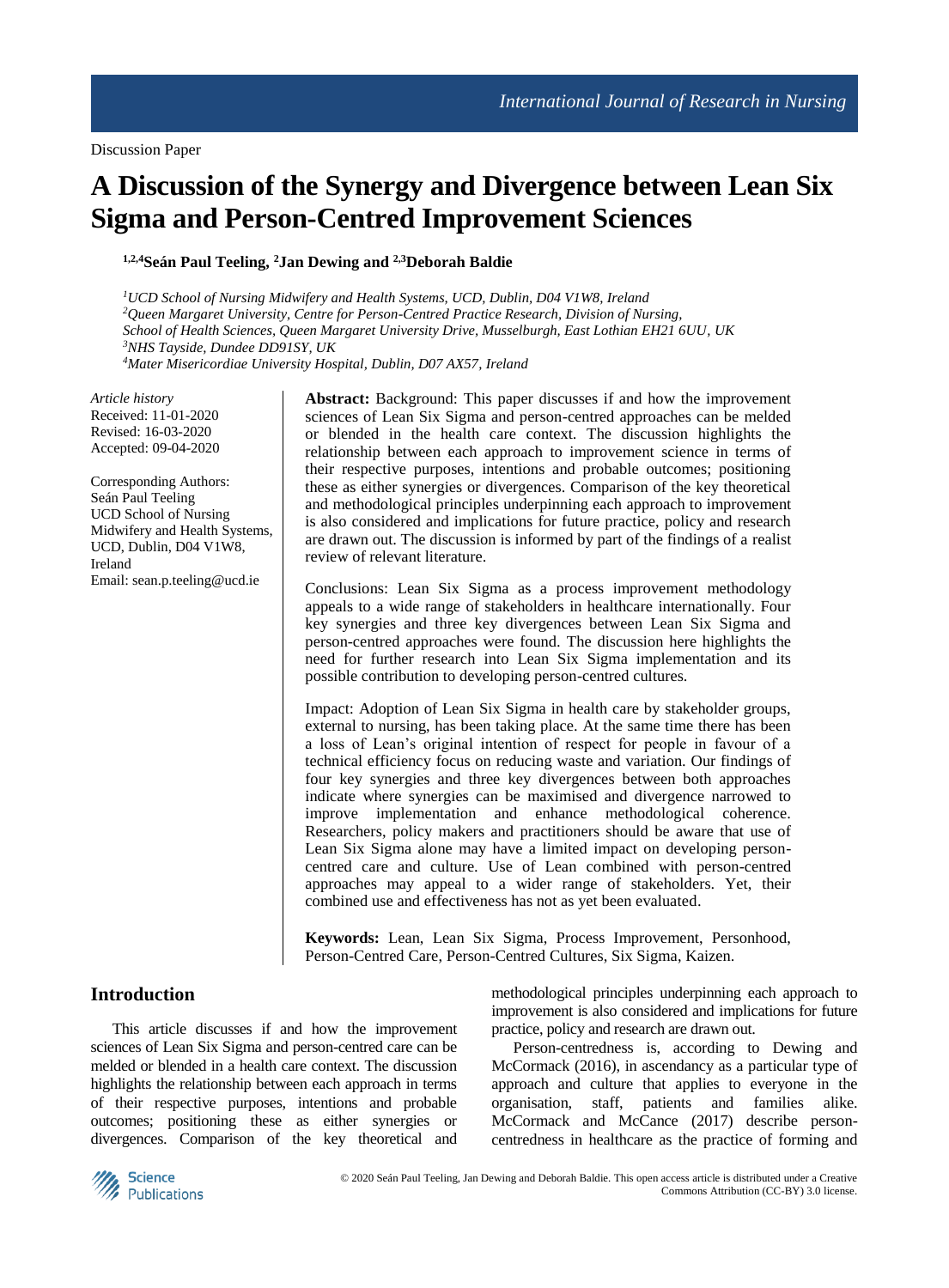fostering healthful relationships between service users, families and care providers with the intent of improving and innovating the experience of healthcare for all. It should be noted that this definition explicitly includes innovation not just improvement. McCance *et al*. (2011) amongst others, suggest that the focus on person-centredness in healthcare reflects society's need to address ongoing issues of service delivery imbalance and the requirement to move from a medical ethos to a more humanised and collaborative one. This article discusses the compatibility of Lean Six Sigma (as an improvement methodology) with person-centred approaches. It outlines the divergences and synergies between both and provides recommendations on how to minimise the divergence whilst maximising the synergies of Lean Six Sigma with the aims of personcentredness - to improve and innovate with the ultimate purpose of developing cultures of person-centredness and its associated outcomes.

# **Background**

At present there exists a divide between innovative approaches to transforming care experience and services and improvement based methods that focus on efficiency and clinical outcomes. Healthcare systems internationally are working under increasing demand to use finite resources with greater efficiency. Combined with a continued focus on patients' clinical outcomes, this tends to favour Lean Six Sigma as an improvement methodology. However, increasingly there is now a focus on a better staff and patient experience (Nicosia *et al*., 2018; Moraros *et al*., 2016) that favours person-centred approaches. Powell *et al*. (2009) recognise that improvement in healthcare quality is a challenge for healthcare staff; much quality improvement implementation places responsibility on those planning and delivering patient care to deliver process improvement. Lean Six Sigma has been in use in healthcare since 2001 in the UK and 2002 in the USA and is defined as one of the most internationally popular process improvement methodologies in healthcare services (Radnor and Osborne, 2013; Williams, 2015; Jorma *et al*., 2016). Similarly, person-centred approaches have risen in popularity since the millennium with political and policy intentions now widely advocating person-centredness should be at the heart of the health system (Nolte, 2017; ICN, 2019). Lean Six Sigma combines both Lean and Six Sigma methodologies to minimise non-value add activity and unwanted process variation. Lean Six Sigma outcomes have been broadly categorised as having impact on health outcomes, processes of care, quality of care, finances and patient and staff satisfaction (Deblois and Lepanto, 2016). Working to improve process based on customer requirements and staff engagement are espoused as important factors in the application of Lean Six Sigma. Internationally, whilst there is a body of research on Lean and Six Sigma, there is

little research on Lean Six Sigma and its specific influence on person-centredness. Given the popularity of Lean and Six Sigma as process improvement methodologies with potential for cost saving and increased efficiency in healthcare alongside the continuing need for development of person-centred cultures, we believe it is of international importance for nursing that synergies, divergences and the potential between/of both to be combined/used in complementary ways is examined.

Many Lean Six Sigma interdisciplinary healthcare improvement projects include nurses (Collins and Muthusamy, 2007; Nelson-Peterson and Leppa, 2007; Ballé and Régnier, 2007; O'Neill *et al*., 2011; Fillingham, 2008; O'Hora *et al*., 2015; Kieran *et al*., 2018; Creed *et al*., 2019; Teeling *et al.*, 2019). Lean Six Sigma claims to use a bottom up, top down approach, which means that healthcare staff such as nurses can examine their own work processes, collect and analyse their own data using rapid root cause analysis and implement their own solutions (Jorma *et al*., 2016). Johnston (2013) suggest that nursing is a profession ideally suited to Lean Six Sigma deployment as its members have extensive experience of being part of and leading interdisciplinary teams, are patient focused and can view the healthcare system from the patients' viewpoint. Conversely, McCormack *et al*. (2015) state that healthcare delivery needs to move from a culture reliant of evaluating particular types of outcome and re-orientate to a person–centred evaluation framework (Berwick, 2015; McCormack, 2015), that primarily values and takes as its starting point peoples experiences. Given, these seemingly very different values, it leads to asking if the two approaches can be combined at all.

# **Methods**

As the basis for this discussion, we draw from one part of the findings in a structured review of the relevant literature carried out between August 2016 to September 2017. For the review, CINAHL, EBSCOhost, Proquest, Medline and PubMed databases were used to identify research studies examining Lean Six Sigma, person-centred care and person-centred cultures or a combined use of both Lean Six Sigma and person-centred approaches in healthcare. These were research based rather than discursive opinion and encompassed both empirical and conceptual studies. Three strands were identified for search within the literature with a focus on the following keywords:

- 1. Lean, Six Sigma, Process Improvement
- 2. Person-centredness, care and cultures. Patientcentredness
- 3. A combination of the keywords from strands 1 and 2 to refine the search

Across all three strands, reference lists of retrieved articles were examined for the key search terms in their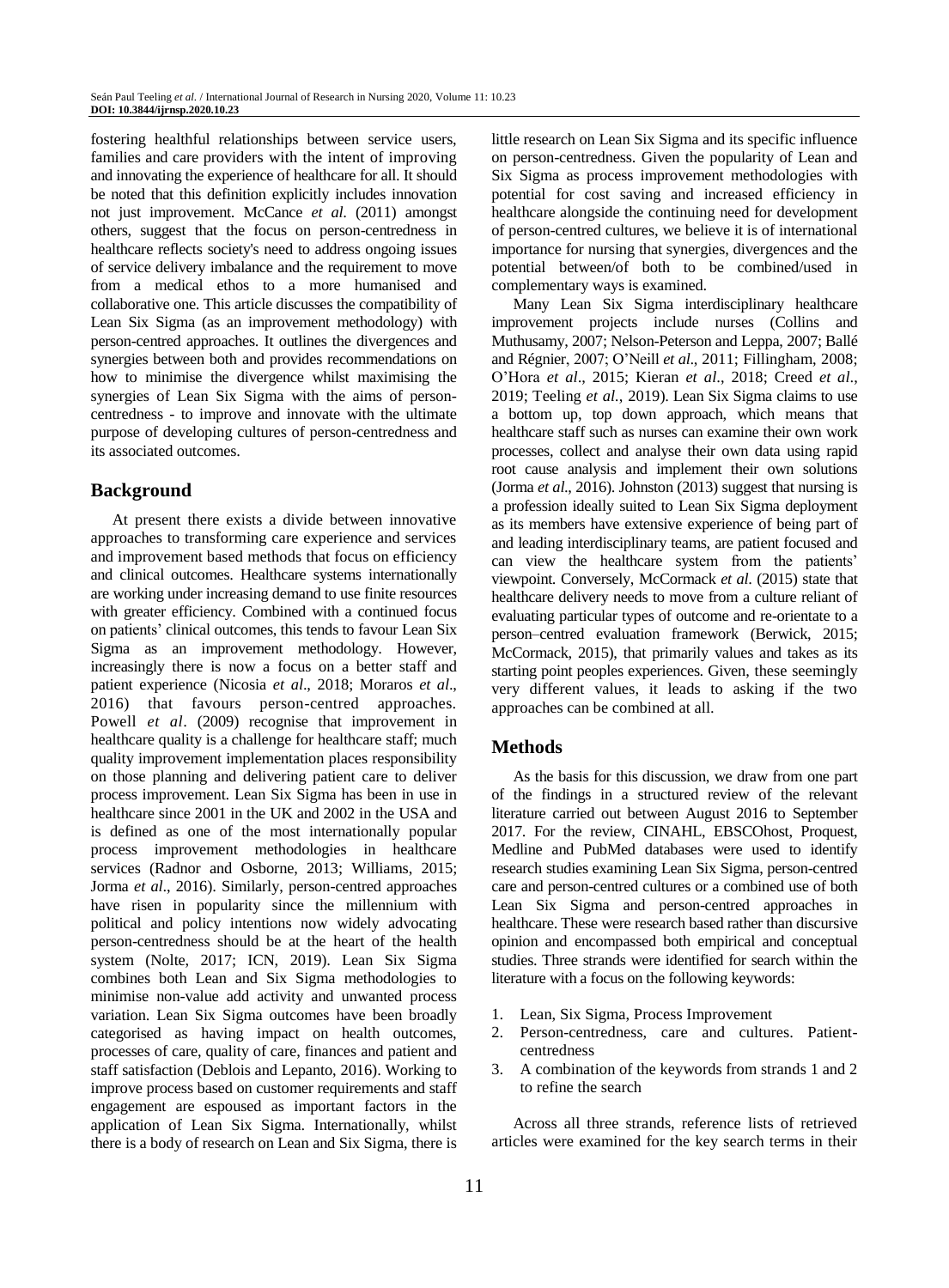titles and affiliated searching of the reference lists of retrieved items was also conducted to identify further research articles not identified through the keyword searches. The following inclusion and exclusion criteria were applied in order to narrow the search results:

- 1. Inclusion of work published relating to Lean Six Sigma in healthcare in the English language after 2000; the rationale for this being that Lean Six Sigma was first introduced into healthcare settings early in the decade and up to 2017
- 2. Inclusion of work relating to criterium 1 (Lean Six Sigma) that additionally discuss the concept of patient-centred care but also reference person-centred care or person-centred cultures.
- 3. Inclusion of work relating to person-centred care and person-centred cultures cultures from 1995 to 2017; the rationale for this being that it is a period of 'strong academic momentum and practice emergence' (Edvardsson *et al*., 2010)
- 4. Inclusion of peer-reviewed, full text journal articles with complete bibliography



**Fig. 1:** Search summary for realist review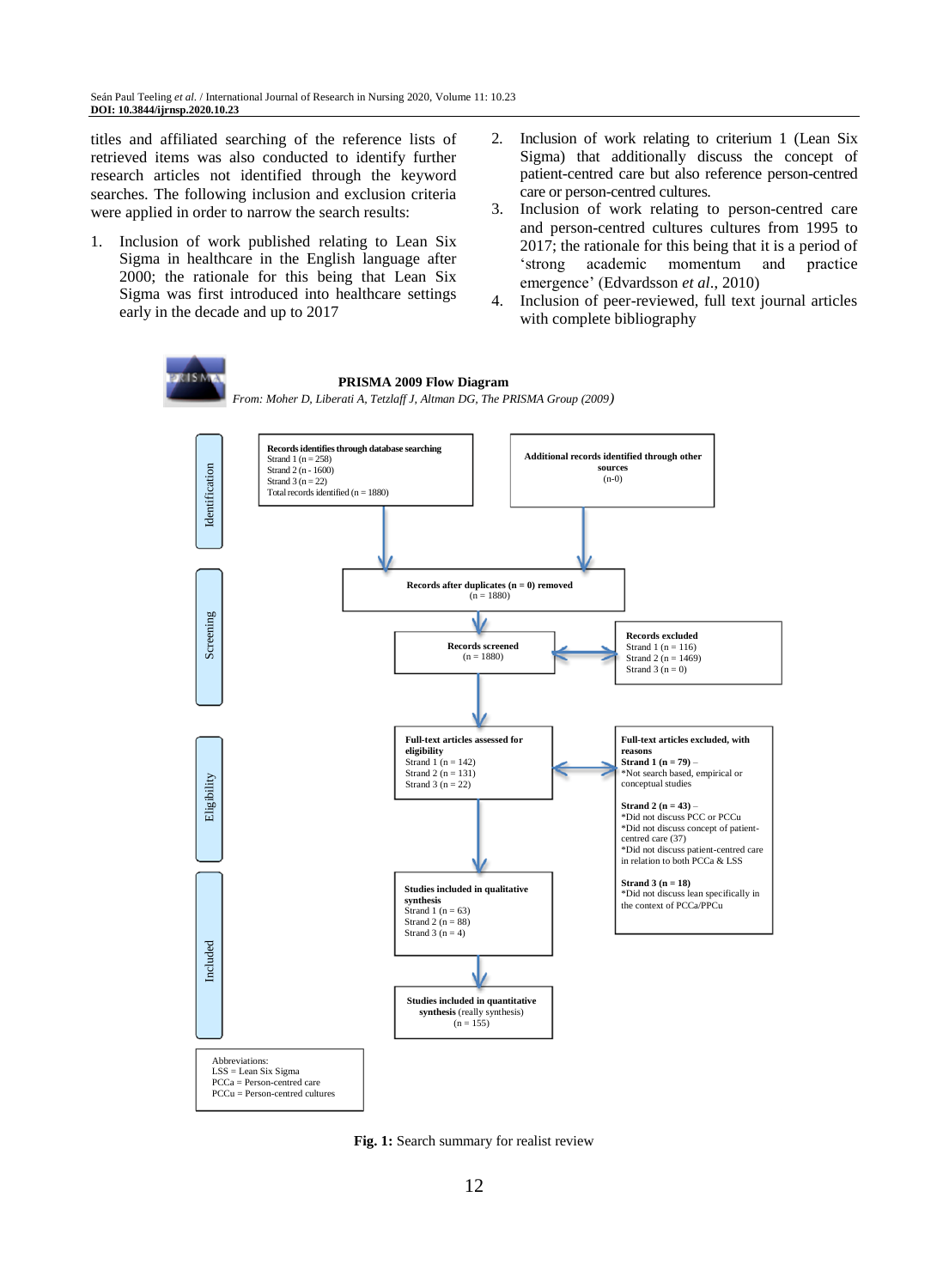The above criteria facilitated a comprehensive and quality yield of papers for review, summarised in Fig. 1, which provides a background to our discussion.

In the review we sought to understand more about the use of Lean Six Sigma and person-centred approaches; where the distinct intention was to develop a person-centred culture; to compare the principles underpinning each and identify the ways in which the two approaches to improving and innovating health care have or could work synergistically for the benefit of staff, patients and public. As an under researched area, our discussion creates an overview of what is currently known about the relationship between both approaches.

We found that there is little published on Lean Six Sigma in healthcare before 2000, with most output commencing in 2004 and increasing steadily to 2018. This probably reflects the fact that Lean Six Sigma was only introduced to healthcare (with little underpinning applied evidence) in the early part of the millennium. Most of the evidence we reviewed (Fig. 1) was empirical case study or survey based (60%), the remainder being literature review (40%), with the majority of empirical studies conducted predominantly in the USA.

Despite the increase in the volume of literature on Lean Six Sigma in healthcare between 2000 and 2018, very few studies have examined its contribution alongside person-centred approaches and the impact on person-centred care and person-centred cultures. In total, 22 publications referred to person-centredness when discussing Lean Six Sigma use, however only 4 publications (Veech, 2004; Kelly, 2013; Colldén *et al*., 2017; Dunsford and Reimer, 2017) specifically discuss Lean Six Sigma and person-centredness and only 1 of these articles focused on nursing.

### **Discussion**

Following on from our review of the literature, this discussion establishes the current position of both Lean Six Sigma and person-centred approaches through four synergies and three divergences. We conclude with offering implications for how both approaches can be better combined to improve staff and patient care experiences.

|  |  | Table 2: Outcomes of Lean Six Sigma use |  |  |  |  |
|--|--|-----------------------------------------|--|--|--|--|
|--|--|-----------------------------------------|--|--|--|--|

#### *An Overview of Lean Six Sigma and Person-Centredness*

Lean is described as a process improvement approach that consists of the elimination of waste (steps that do not add value in the eyes of the customer) to improve the flow of people, information or goods. In healthcare there can be both internal customers (e.g., Nurse orders a blood test and becomes a customer of the Pathology service) and external customers, (e.g., patients, family and friends) (Zidel, 2006; Aherne and Whelton, 2010). Six Sigma is a data driven process improvement methodology designed to improve process capability and enhance process throughput through the introduction of improvement projects (Bisgaard and Freiesleben, 2000; Pande *et al*., 2002; Rath and Strong, 2002; George *et al*., 2005). For example, Six Sigma has shown positive outcomes including reducing time to be admitted in the Emergency Department, reducing errors in diagnoses and reduction in surgical errors (Antony, 2007). A hybrid of Lean and Six Sigma (Lean Six Sigma) first appears in the literature from 2010 onwards. Although, Abu Bakar *et al*. (2015) suggest Lean and Six Sigma integration for project delivery started in 2002. A combination of Lean, to eliminate Non Value Add (NVA) and Six Sigma to eliminate variation that contributes to NVA, are what constitutes Lean Six Sigma. Synergies between both methodologies, as identified by us, are provided in Table 1.

Further, Lean Six Sigma has demonstrated some positive outcomes in healthcare (De Souza, 2009; Mazzocato *et al*., 2010; Yeh *et al*., 2011; Burgess and Radnor, 2013). Table 2 categorises outcomes into those for the organisation, patients and staff.

**Table 1:** Synergies between Lean and Six Sigma

| Commonality                                                        | Lean | Six sigma |
|--------------------------------------------------------------------|------|-----------|
| <b>Customer Focus</b>                                              |      |           |
| Management commitment required                                     |      |           |
| Employee engagement paramount                                      |      |           |
| Seeks to improve process                                           |      |           |
| Cross functional teams                                             |      |           |
| Productivity/Cost saving benefit                                   |      |           |
| Dedicated/Structured approach<br>Adapted from Vijaya Sunder (2013) |      |           |

| Organisational Outcomes*                                                            | Patient outcomes | Employee outcomes          |
|-------------------------------------------------------------------------------------|------------------|----------------------------|
| Earlier admission                                                                   | Satisfaction     | Satisfaction               |
| Turn Around Times (TAT)                                                             | Mortality rate   | Time to spend with patient |
| Arrival to Triage time                                                              | Readmission rate | Professional development   |
| Wait time to physician                                                              | Informed         | Reduced overtime           |
| Consult wait time                                                                   |                  | Staff engagement           |
| Discharge rates                                                                     |                  |                            |
| Length of Stay (LOS)                                                                |                  |                            |
| $*$ $\lambda$ - uplates to $V$ and $D$ afterward in $\lambda$ and $(VDI_{\lambda})$ |                  |                            |

\*As relates to Key Performance Indicators (KPIs)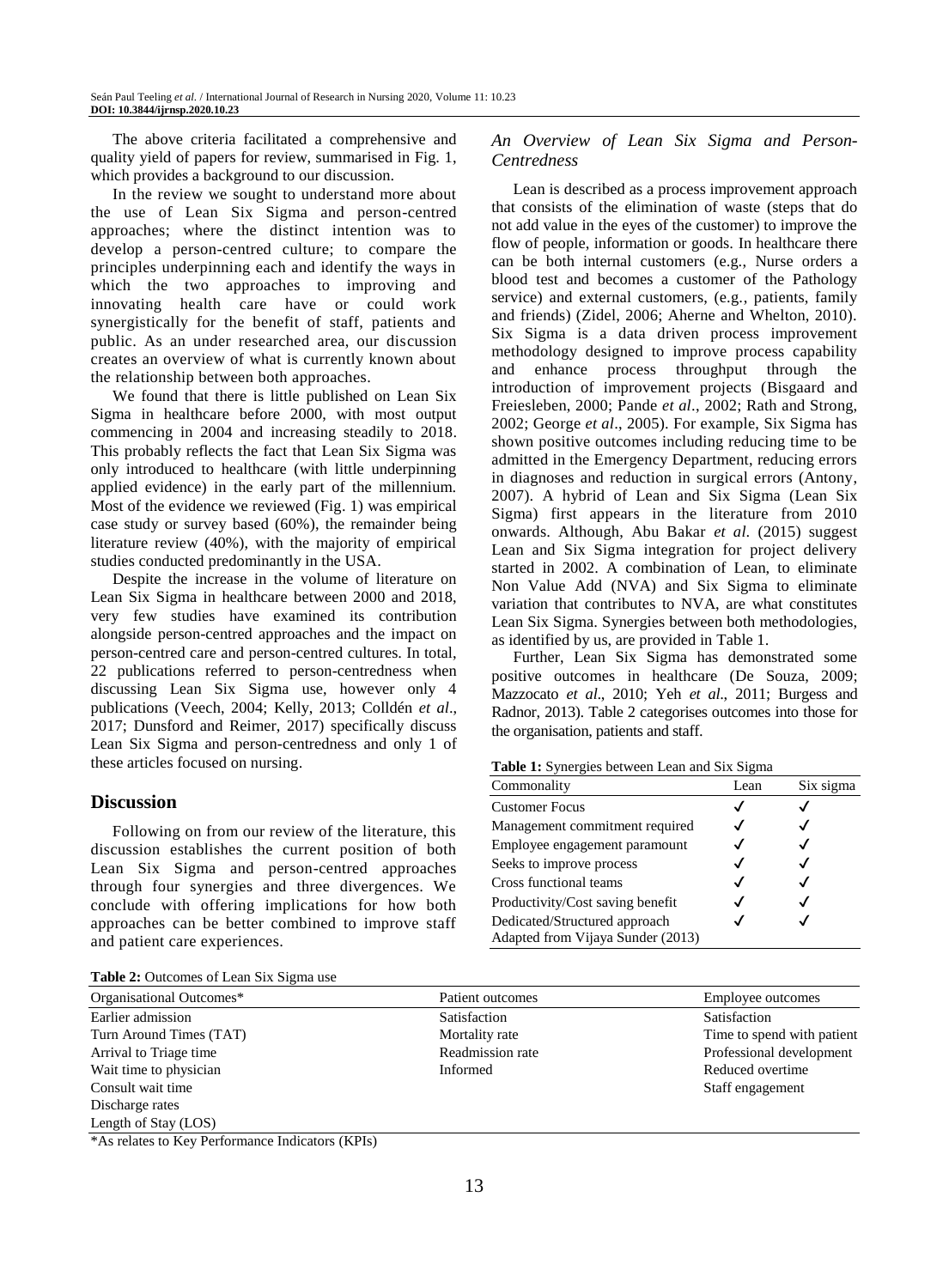At a patient level outcomes tend to be at the micro level and range from reduced wait times and faster access to treatment in Emergency Departments (Fillingham, 2008; Cookson *et al*., 2011; Mazzocato *et al*., 2014) and improved patient outcomes in Cardiac Units (McConnell *et al*., 2013) to earlier access to diagnostics in Radiology Departments (Fillingham, 2008; Tolga Taner *et al*., 2007; Teichgräber and de Bucourt, 2012; O'Hora *et al*., 2015). While, a useful contribution, they do not constitute the entirety of a good care or work experience. Further, Black (2009) claims that Lean Six Sigma does not fully consider the complexities of social interactions in health care contexts.

As far back as 2004, McCormack notes the complexity of person-centred care and the need for nurses to shift beyond technical competence to authentic, humanising nursing practices. An ontological understanding is integral to person-centred care as it is primarily about a way of being, although pressures of every day nursing may not always fully permit this value-based approach to prevail. McCormack and McCance (2017) describe person-centredness in healthcare as a culture and in the following way:

*"an approach to practice established through the formation and fostering of healthful relationships between all care providers, service users and others significant to them in their lives. It is underpinned by values of respect for persons (personhood), individual right to self-determination, mutual respect and understanding. It is enabled by cultures of empowerment that foster continuous approaches to improvement and innovation such as practice development"* (Adapted from McCormack and McCance,

2017, p.3)*.*

Person-centred approaches generally comprise an appreciation for all participants in the delivery and receipt of healthcare. For example, work in a regional aged care service in New South Wales, Australia involved nurses in the design and content of a programme to enable them to feel empowered in leading their teams, with demonstrable impacts on workplace culture (Marriott-Statham *et al*., 2018). McCormack *et al*. (2010) discuss an evaluation of part of a National programme of practice development undertaken in residential care settings for older people in Ireland. The findings illustrate the emphasis that person-centred approaches place on staff experiences of participating in care giving. In this case through recognising the importance of effective teamwork, time and workload management and relationships among staff to enable the creation of a democratic and inclusive culture that in itself facilitates space for the creation of person-centred

relationships. Jones (2017) set out three key principles for any person-centred methodology: (i) Attentiveness and dialogue; (ii) Empowerment and participation and (iii) Reflexivity (relating to reflection on the process, context and outcomes of research). In addition to the benefits for staff of person-centred practice, studies have also illustrated that the principles of person–centred care can impact on the experience of people receiving care. Li and Porock (2014) in a review of nine studies of personcentered care of people with dementia in long term care settings, found significant effect on reducing pychotropic drug use and decreasing behavioural symptoms. Personcentred approaches lead to more involvement by people in their own care and associated improved outcomes (such as reduced blood pressure) and to increased satisfaction among the healthcare staff about the quality of the care they deliver (Mead and Bower, 2002; McMillan *et al*., 2013).

Kelly (2013) contends that Lean Six Sigma methodology does not support person-centred care; as its quest for standardisation is about the organisations need to produce efficiencies. However, we found this is a broad statement in a limited and short overview of Lean Six Sigma and person-centred care. A general feature of much of the person-centred literature is that culture transformation is needed to achieve person-centred care. While this culture change may include improvement initiatives, these are not enough on their own (Manley and McCormack, 2008; McCormack *et al*., 2013; McCormack and McCance, 2017). We believe that for there to be any coherent approach in developing an integrative approach to improvement using both Lean Six Sigma and person-centred care, that the synergies and divergence between both methodologies are important in informing this discussion.

# **Synergy**

### *Respect for Persons*

Respecting the needs and the preference of the individual is a key process of person-centred care (Moore *et al*., 2016) and respect for persons is central to person-centredness (McCormack, 2003). The foundational concept for Lean Six Sigma is the concept of 'Kaizen' (good change) and it has its origins in the three main features of the Japanese management philosophy, which are: harmony and loyalty, consensus in decision-making and employment for life. These three features are all included in the Japanese concept of respect for people (Suárez-Barraza *et al*., 2011). This concept of Kaizen respect has synergies with personcentred theory that has an emphasis on developing person-centred cultures through collaborative, inclusive and participatory approaches (Dewing and McCormack, 2017). Guimarães and De Carvalho (2012) claim that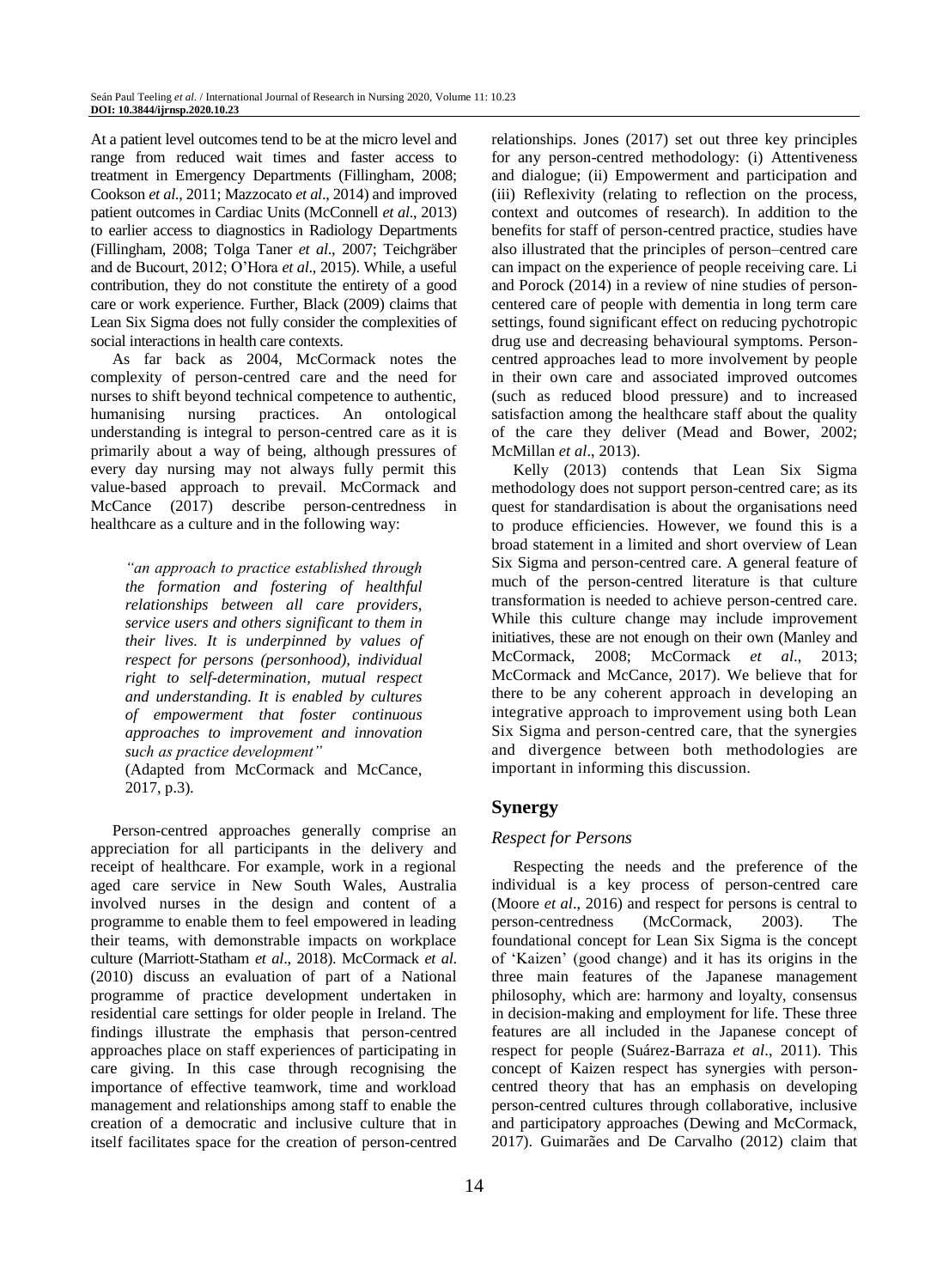when American firms began to utilise Japanese management styles, the focus was sometimes only on the continuous improvement aspect, with the cultural aspect of Kaizen not actually understood and was forgotten about. Suárez-Barraza *et al*. (2011) suggest that this focus on continuous improvement and not on Kaizen as a management philosophy, underpinned by principles and values, is detrimental to staff engagement in any Lean based process improvement.

The concept of respect in Kaizen led to Toyota adopting a philosophy with 2 pillars-continuous improvement and respect for people (Liker, 2004). Respect for people is seen as core to enabling continuous improvement. To us this is important as it not only respects people but also recognises them as 'moral peers' not merely operatives of drones for care delivery. At this stage of understanding, there is a danger that the philosophy of Kaizen may often be lost in the rush to have continuous improvement and in the application in healthcare. A return to the value of respect for not just people, but person is thus an important link to an integrative approach to person-centred care and Lean Six Sigma. Dewing and McCormack (2015) discuss the importance of knowing both our own, our colleagues, our patients and our organisations values and beliefs. This is important because making values and beliefs clear underpins our work and practice. Dewing and McCormack (2015) see clarity of values and beliefs as a sine qua non for person-centred practice. Working on the person-centred concept of values and beliefs will therefore, to our minds, be an enabler of developing philosophically informed Lean Six Sigma practice in healthcare settings.

### *The Voice of the Customer*

Lean, Six Sigma and Lean Six Sigma as process improvement methodologies all seek to define what exactly is valuable in a healthcare setting through the perspective of the customer (patient or staff) or end user (Radnor *et al*., 2012; Williams, 2015; Williams, and Radnor, 2017). The terminology 'Voice of the Customer' is used in Lean Six Sigma to specifically denote customer expectations (Pande *et al*., 2002; Found and Harrison, 2012). On the one hand, this appears very focused or even contained. However, on the other hand, this is taken to mean improving or creating processes that capture the needs of patients, their families and all hospital staff who interact with the process. Waring and Bishop (2010) suggest understanding what the customer values as the first Lean principle. Yet our review of literature pertaining to the use of Lean Six Sigma in healthcare, similar to that of Found and Harrison (2012) found little attention paid to defining what customer value was or evidence that this actually happens as part of methods; suggesting that this value is espoused only.

Based on the evidence, we further contend that within healthcare, a focus only on the voice of the patient, may ignore or exclude the voice of other customers. We argue this coincides with the tendency for some Lean Six Sigma work to focus more on the macro-organisational customer needs such as efficiency and for persons experiences to become peripheral. Waring and Bishop (2010) perceive that any Lean Six Sigma initiatives should be viewed through the interaction and mediation of the people involved and social structures in which they exist and over time, with which we concur.

In our view, the voice of the customer principle should clarify the definition of the 'customer' to include any person who 'touches' the process, not just the patient and family, so there is no misunderstanding of intent. The involvement of those touching the process has predominantly focused on getting something from the employee (such as more productivity) rather than giving something to the employee (such as opportunities). We find that person-centred approaches focus on and use processes that are much more about offering opportunities much more effectively than Lean Six Sigma. The concepts of authentic engagement (Dewing, 2010; Dewing and McCormack, 2015; 2017), active learning, involving engaging with experience via critical reflection, learning from our practice and evaluation (Dewing, 2010) and human flourishing, which focuses on maximising an individuals potential for development and growth within changing circumstances as an individual, part of a group or community and as a member of society, are central (McCance *et al*., 2011; McCormack and Titchen, 2014). McCormack and Titchen (2014) suggest that within the contextual settings of contemporary organisations there is recognition that individuals' potential to be 'maximised and realised' has resulted in a greater emphasis on finding conditions that enable people to 'flourish' in their work environments. Theoretically, Lean Six Sigma initiatives are supposed to enable employees to work in an environment that both motivates and sustains (Veech, 2004) thus a focus on this aspect of transformation is an area of synergy between the two methodologies. A Lean Six Sigma study in an Irish hospital (Kieran *et al*., 2018) focusing on improving processes and efficiency around oral drug round practices exemplifies nursing and pharmacy staff leading on a Lean Six Sigma improvement with consideration for opportunities for improvement to benefit both patients and staff. The project, whilst focusing on the patient as the primary customer, fully engaged with the nursing, pharmacy and portering teams at ward level, in improving the process and reports freeing up six hours per week on the 8am drug round alone. The time released was directly used in patient care delivery. This more participatory approach to Lean Six Sigma emphasises the role of all the people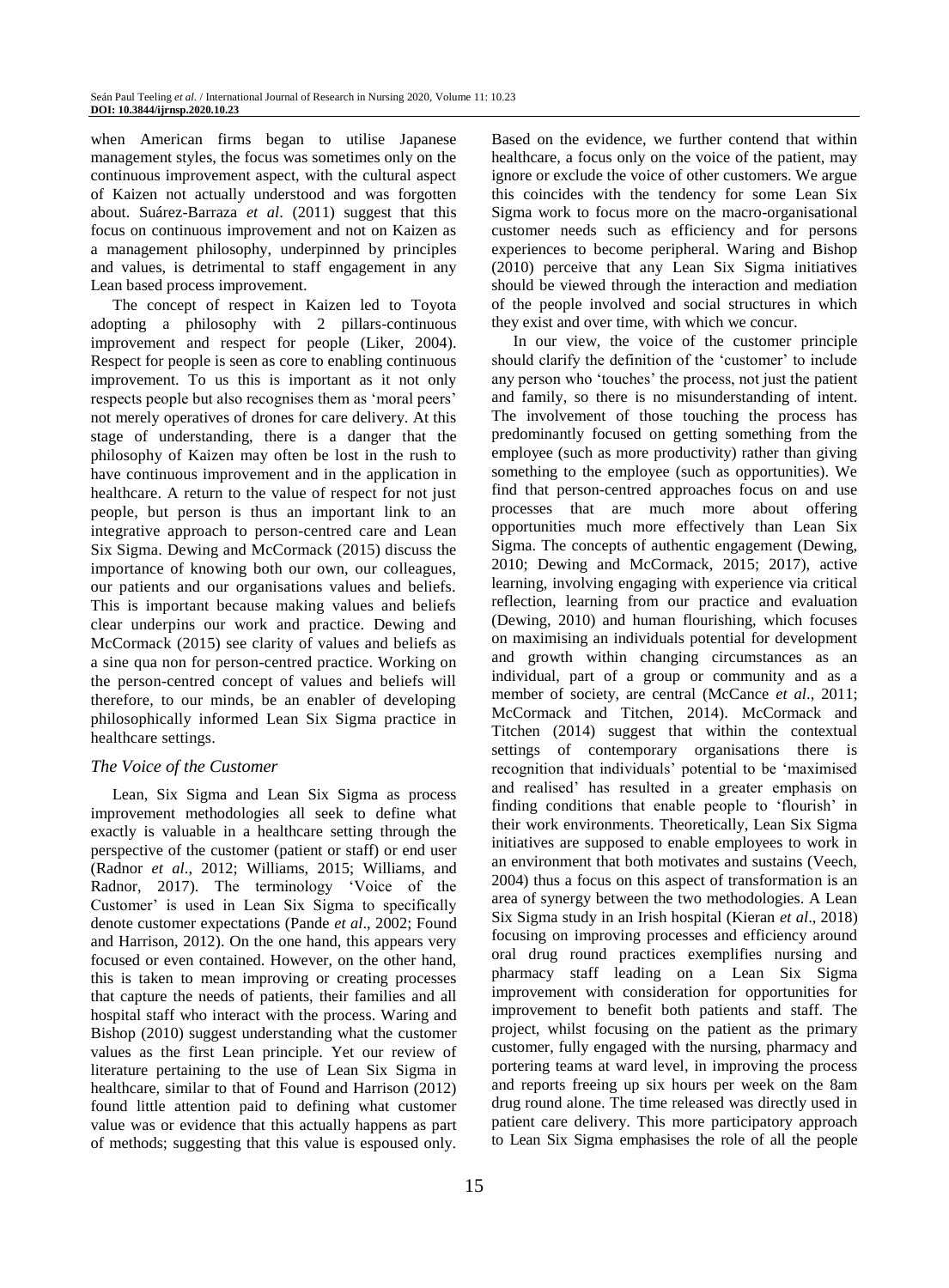involved in delivering care and illustrates how seeking the Voice of the Customer when fully implemented, aligns more with person-centred approaches, which emphasis finding the time for nurses to listen and talk with their patients (Ross *et al*., 2015). A further Lean Six Sigma project (Hayden *et al*., 2016; Feeney *et al*., 2016) to develop a new stroke pathway had a collaborative, inclusive and participatory approach to improving care, engaging with 200 healthcare staff internal and external to the hospital on 800 occasions to co-design the improved pathway. This resulted in improving the Door-to-Needle time for thrombolysis of stroke patients from 80 to 44 minutes improving patient outcomes and life expectancy. The staff involved worked collaboratively to design a new Stroke Care pathway that whilst benefiting the patient, also made care delivery more efficient for staff via user friendly visual identification systems. Evaluation findings demonstrate that staff embraced the project, with the Clinical Nurse Specialists in Stroke care monitoring patient and staff feedback and the pathway times as part of their role.

Williams (2015) discerned some similarities between patient participation in both Lean Six Sigma and personcentred approaches including understanding value from the voice of the consumer, seeing patient experience as integral, continual improvement in system performance, pursuit of perfection enabling the patient to indicate the resources they need and facilitating the journey of the patient to the next step in the care pathway. Kelly (2013) suggests that the uniqueness of each workforce, organisation and its inherent culture, in our interpretation the 'context' in which care is given, are factors critical to a person-centred care approach; yet are not pre-requisite considerations of Lean Six Sigma before change 'deployment'. Similarly, Curatolo *et al*. (2014) argue person-centred approaches promote more individualised care, whereas Lean standardises care, with Lean Six Sigma failing to explore the interactions and relationships between people, human behaviour and the work environment; and this is certainly absent in the literature to date. We argue in support of both Kelly and Curatolo, that Lean Six Sigma can be used to have a standardising effect, but also with an individualised focus on both staff and patients involved. While Liker (2004) discusses the importance for Toyota of adapting its culture to local conditions; we are conscious that greater attention is required by Lean Six Sigma initiatives on the importance of 'context' – for example, micro-culture, skill mix, the physical environment and other key variables that always feature in person-centred innovation (McCormack and McCance, 2017). The divergence between theory and what is happening in Lean Six Sigma initiatives points to a need to enhance reporting of how Lean Six Sigma is implemented and possibly for more flexibility in implementation so that

local context and culture can be enhanced in sustainable ways; something that is core to personcentredness. Drawing on more person-centred methods has the potential to retain the initial focus on persons within Lean principles.

# *Conditions for Staff Empowerment*

Dewing and McCormack (2017) state that personcentred cultures offer conditions that enable the staff empowerment needed for authentic engagement in improvements and innovation and in continuous development. A person-centred culture ultimately aims to provide conditions whereby staff can empower themselves to engage in ongoing development and quality enhancement (Dewing and McCormack, 2017) through a variety of workplace learning opportunities. Central to this is the role of workplace facilitation in culture innovation. Person-centred approaches place a high degree of attention on skilled facilitation processes within improvement and innovation initiatives in the workplace (Lynch, 2015; Hardiman and Dewing, 2019). This approach to staff empowerment is echoed in approaches to facilitating use of Lean Six Sigma in healthcare. For example, McNamara and Teeling (2019) discuss the ongoing development of University based Lean Six Sigma healthcare education curricula in Ireland, which locate Lean Six Sigma within conceptual frameworks that emphasise systems thinking and also anchors it to the values on which Lean was founded and avoids reducing Lean Six Sigma to a decontextualized toolkit. Dickson *et al*. (2008) suggest that healthcare staff relate to Lean Six Sigma better if trained by other healthcare staff who are Lean experts, rather than the usual overreliance on industry consultants. Jones (2017) similarly suggests that staff developments of Lean Six Sigma skills are best 'nurtured and sustained' by other staff members/colleagues acting as mentors or coaches and not by delegating the implementation of Lean to external or internal consultants. Jones (2017) reiterates that Lean Six Sigma skills are learnt through daily practice and not just from classroom training in Lean tools or occasional workshops. We concur with Joosten *et al*. (2009) who suggest that managers must focus not only on process improvement, but also on developing their staff through support, respect and education, as ultimately it is the staff who will implement any sustainable change process. This concept of respect and support, relates not only to the Lean concepts of Kaizen, but again to the Person-centred concepts of Human Flourishing. We know that when conditions of practice enable individuals in the workplace to feel connected to a meaningful purpose and to others; use their valued competencies; have autonomy and experience loving kindness (Gaffney, 2012), individuals and teams work more creatively and effectively. West and Markiewicz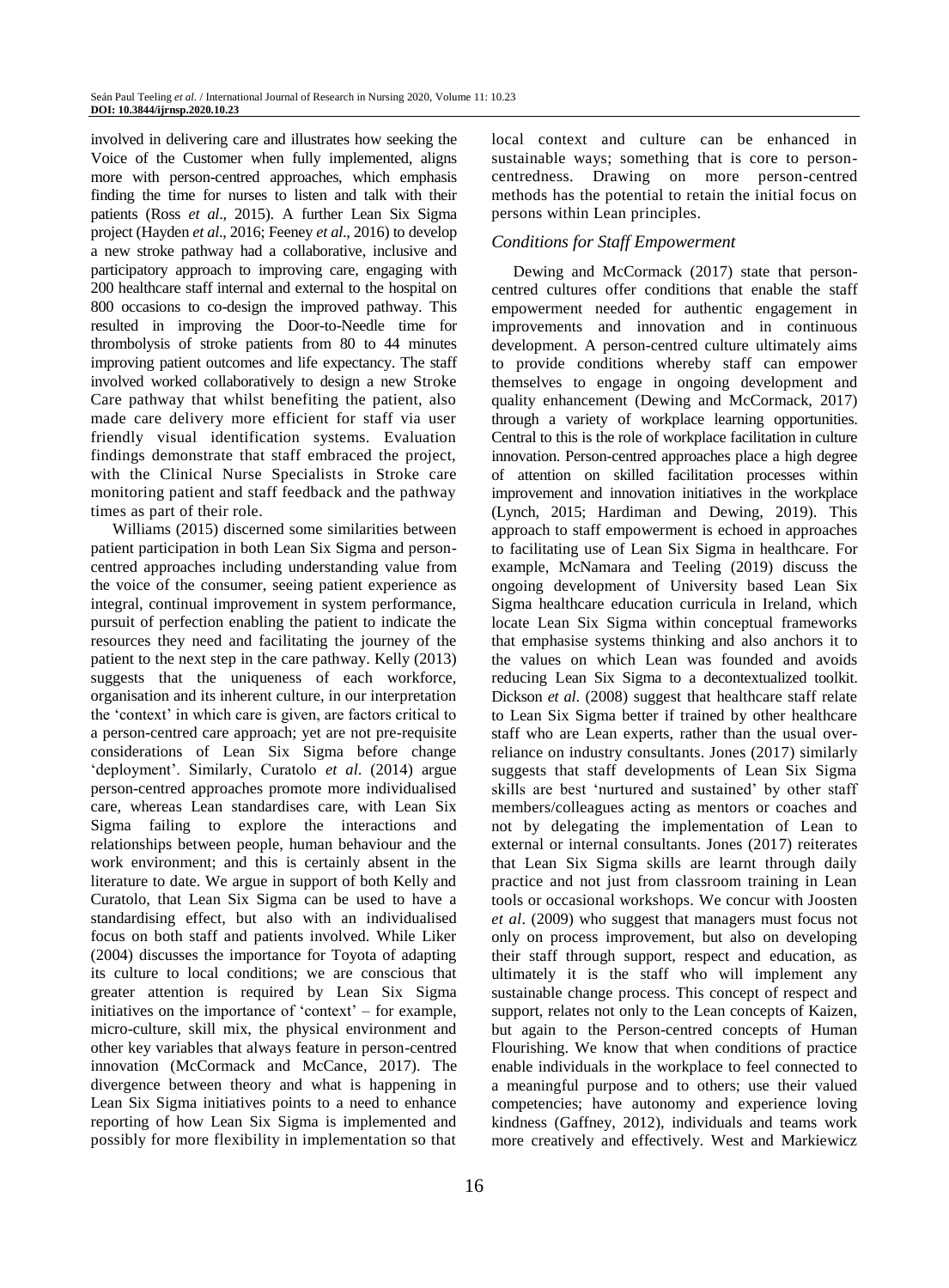(2016) discuss how effective teamworking improves both the quality of care from not just the patient viewpoint, but also have an impact on staff retention, absenteeism and importantly, their wellbeing.

# *Use of Observational Methods to Explore Practice and Culture*

In working to develop practice in a person-centred way, the use of workplace observations is often used to observe the workplace culture (Dewing and McCormack, 2015). These observations are used to feed back to and discuss improvements with staff. Observations as a method in Lean practice are described as a visit to the 'real place' or where the process or work takes place (Gemba). Gemba walks (Ohno and Bodek, 1988) were designed, like observations in person-centred improvement work to enable staff to stand back from work and process and to observe. Consistent with the philosophy underpinning person-centredness a Gemba walk is not an opportunity for critique or fault finding but an activity always approached from a place of mutual respect and of making thinking better. The processes involved in both approaches to observations are virtually identical and therefore a major synergy between Lean Six Sigma and person-centred care.

#### *Straddling Synergy and Divergence: Quality*

Whilst McCormack and Watson (2018) acknowledge that there is much to applaud in quality improvement initiatives such as the PDSA (Plan, Do, Study, Act) cycle, they query if they actually achieve culture change. Continuous improvement is a key component of any Lean Six Sigma thinking (Womack and Jones, 1996) and continuous improvement along with innovation, both key components of developing person-centred care and cultures (Dewing and McCormack, 2015). Thus there appears a synergy. However, within our review we found that there is a point of divergence for discussion also.

Lean Six Sigma similar to person-centred approaches has a focus on continuous quality improvement. Lean Six Sigma certainly has a number of methods and tools for identifying the Voice of the Customer, for example the Critical to Quality (CTQ) tree. The CTQ is used to identify the needs of the customer (e.g. patients, staff, family), identify what drivers the organisation should have in place to meet these needs and identify the metrics to ensure that this driver is delivering on the need. Thus, it is designed to capture the key measurable characteristics of a process, or service whose performance standards must be met in order to satisfy the customer (Rath and Strong, 2002). Methods to understand customer and stakeholder experiences are also found in programmes aimed at enhancing personcentred cultures and care (Dewing and McCormack, 2015). However, we suggest, at present, there exists

theoretical and methodological divergence on core concepts such as voice, experience, metrics and measuring between the two approaches and therefore see Quality as currently straddling both.

# **Divergence**

What is evident to us from our review at a macro level is that divergences between both methodologies are not located in the literature. This leaves an identifiable gap in the empirical evidence for any staff attempting to introduce process improvement using Lean Six Sigma in an environment that espouses to deliver person-centred care. It is significant that within our work to date we have identified three key areas of divergence that can inform staff who use or wish to use both methodological approaches within their practice areas.

#### *Core Values*

A key divergence between Lean Six Sigma and Person-centred approaches lies within the understanding of 'core values' and how significant this might be. Williams (2015) notes that value is seen in a wider context in person-centred care with a focus on patients, families and staff and social values, whereas Lean focuses on improvement processes. We concur with Williams that this wider social value could be excluded if the haste for process improvement does not occur incrementally and with staff inclusion. However, we have discussed how respect is linked to value and we suggest that Lean Six Sigma use does not necessarily negate social value inclusion in its scope of practice. We suggest that this speaks to 'how' we as healthcare practitioners use Lean Six Sigma, which could be adapted, as we have tried to do in our own clinical practice, to a person-centred culture approach. Indeed Williams (2015) argues that if Lean were implemented focusing on efficiencies alone it would be at odds with its main principles, quality improvement and creating value for the customer i.e., all those involved in patient care, highlighting that value is a key element in both Lean Six Sigma and person-centred care. Understanding the difference between Lean Six Sigma value to the customer and the concept of values as a way of life (McCormack and McCance, 2017) is important in developing this synergy of value. Seeking the patient's perspective and adding the voice of family and carers can add strength to the development of processes and procedures that are built with the patient at the centre.

We note this important divergence between both methodologies but suggest that by realigning Lean Six Sigma with its origins and combining it with new knowledge on how person-centred cultures can be achieved that there is the potential to build health care systems that are based on patients' and practitioners' values, develop environments where the flow of patients,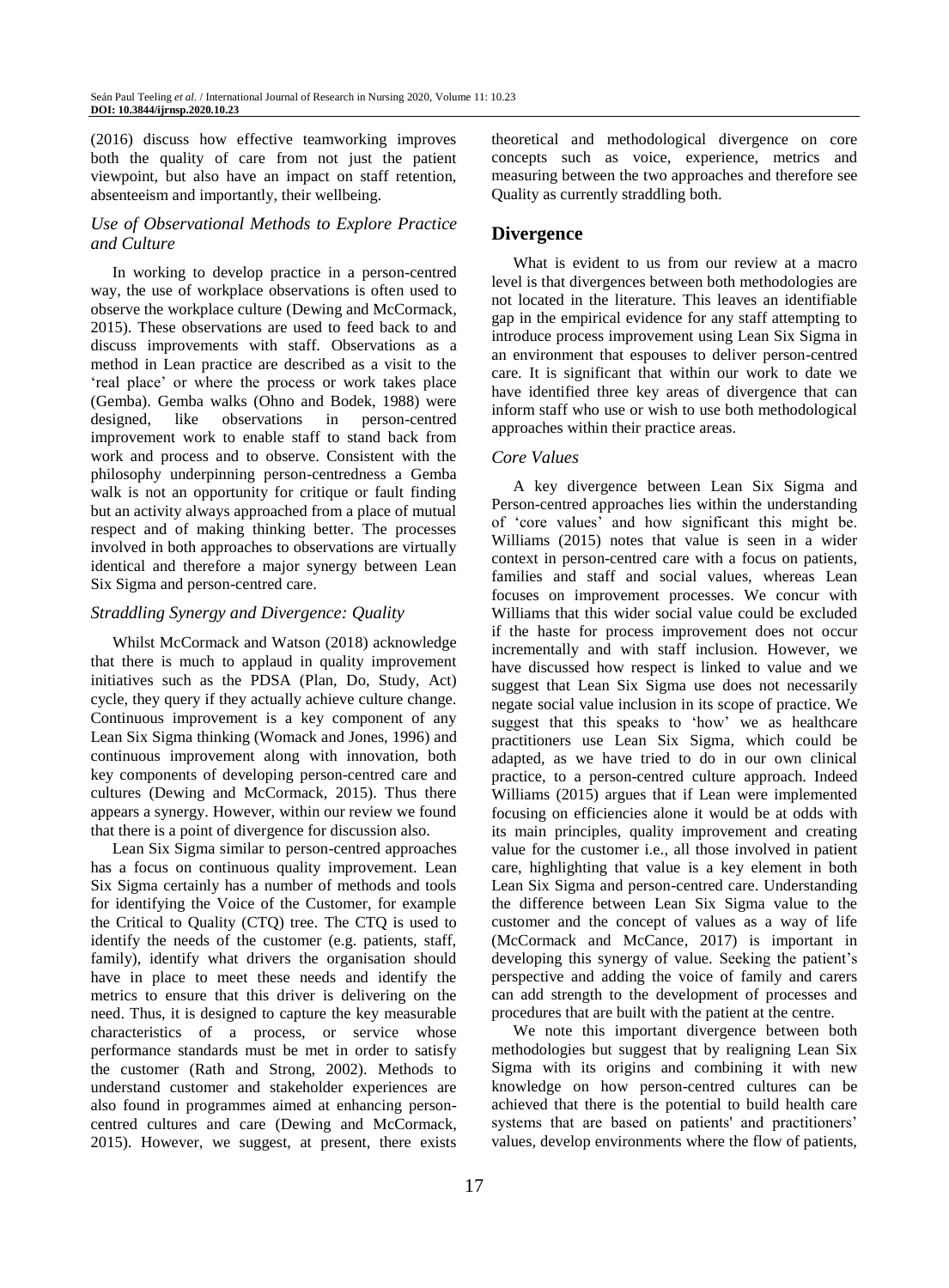materials and information is seamless and in which a culture of continuous improvement that includes patients and families as shared decision makers thrives. Interestingly, 'Kaizen' the Japanese concept of continuous improvement, slow, incremental and constant might be a useful meeting or convergence point between both approaches. Kaizen in its broadest sense, is more often viewed as being about good change rather than better change; and is applied to personal, home, social and working life (Imai, 1986) and seen by some as a philosophy of life (Imai, 1986; Wittenberg, 1994). From this latter perspective, the Japanese kanji for "change" is made of two characters meaning "self" and "whip". This is literally interpreted as having to whip ourselves to create new habits. A broader interpretation is that change starts within each of us and requires us to have commitment to the process; thus we must have the self-discipline to follow through and create the change. In contrast, personcentredness advocates creating conditions for human flourishing, where change can occur when the conditions are right for the individual and change is driven by the person's values and beliefs and is essentially a social learning based process. While it is recognised that such change needs to be systematic and one that too requires discipline, person-centred approaches pay distinct attention to individuals' whole self and recognises that the rate of change is determined by each individual, influenced by many variables including their context, interpreting self and context as two entities that are inseparably entwined.

#### *Standardisation*

Langabeer *et al*. (2009) argues that by standardising processes we limit healthcare professionals' decisionmaking and autonomy and thereby hinder their ability to provide safe and effective care. Morgan and Yoder (2012) suggest that person-centred care incorporates four characteristics, which are: holistic, individualised, respectful and empowering. The standardisation that comes from Lean Six Sigma initiatives can be difficult to tailor to individual patients, rather than groups and projects specific to individual patients rather than groups of patients have yet to be examined. In healthcare, there are instances where diversity in care approaches enables staff to meet the needs of individual patients (Saurin *et al*. 2013) and Lean Six Sigma must make allowances for this. We contend that in Lean Six Sigma there is a predominant focus on standardisation informed by evidence whereas the predominant focus on personalisation of services, informed by multiple sources of evidence including patient preference is evident in person-centredness. There is a need to combine both to achieve efficiency and to preserve autonomy of both staff and patients and families.

*First Principles*

Approaches in Lean Six Sigma have as a first principle the concept of understanding Value (Williams, 2015). Person-centred Care has a prerequisite stage to assess professional competence, commitment to practice and clarity of beliefs and values (Williams, 2015). According to McCormack *et al*. (2015), an organisation that is person-centred would have the following attributes:

- A caring approach to how we meet needs
- Nurtures effective relationships
- Promotes social belonging
- Creates meaningful spaces and places
- Promotes human flourishing

A move to understand and work within the beliefs and values of the staff leading on Lean Six Sigma initiatives, not just the patients and staff they are working with, would in our opinion give increased consideration to the complexity of the social interactions and empower Lean Six Sigma practitioners and students to facilitate meaningful change in not only processes but patterns that exist and support or challenge best practice in workplace cultures.

Lean Six Sigma has been used in the Universities for process improvement in areas including admissions, registration, management, business and research functions (Hess and Benjamin, 2015) however with the exception of 1 paper (McNamara and Teeling, 2019) there is no evidence of or discussion of Lean Six Sigma teaching methods for healthcare evident in the literature. Person-centred methods with an emphasis on workplace learning may have some synergy with Lean Six Sigma work based projects, but the teaching methods within person-centredness promote experiential, whole person learning and are useful for educators who go into different care settings (Dewing and McCormack, 2015). This is an area we continue to work on in our own practice in developing person-centred models for Lean Six Sigma delivery.

#### **Implications for Nursing**

We have discussed core synergies and divergences in relation to Lean Six Sigma and person-centredness. We believe that staff awareness of these synergies (Fig. 2) could be worked on to lead to an integrative approach to Lean Six Sigma use through a personcentred care approach and that the divergences (Fig. 2) could likewise be worked on to narrow the gap and more closely align Lean Six Sigma with the development of person-centred cultures.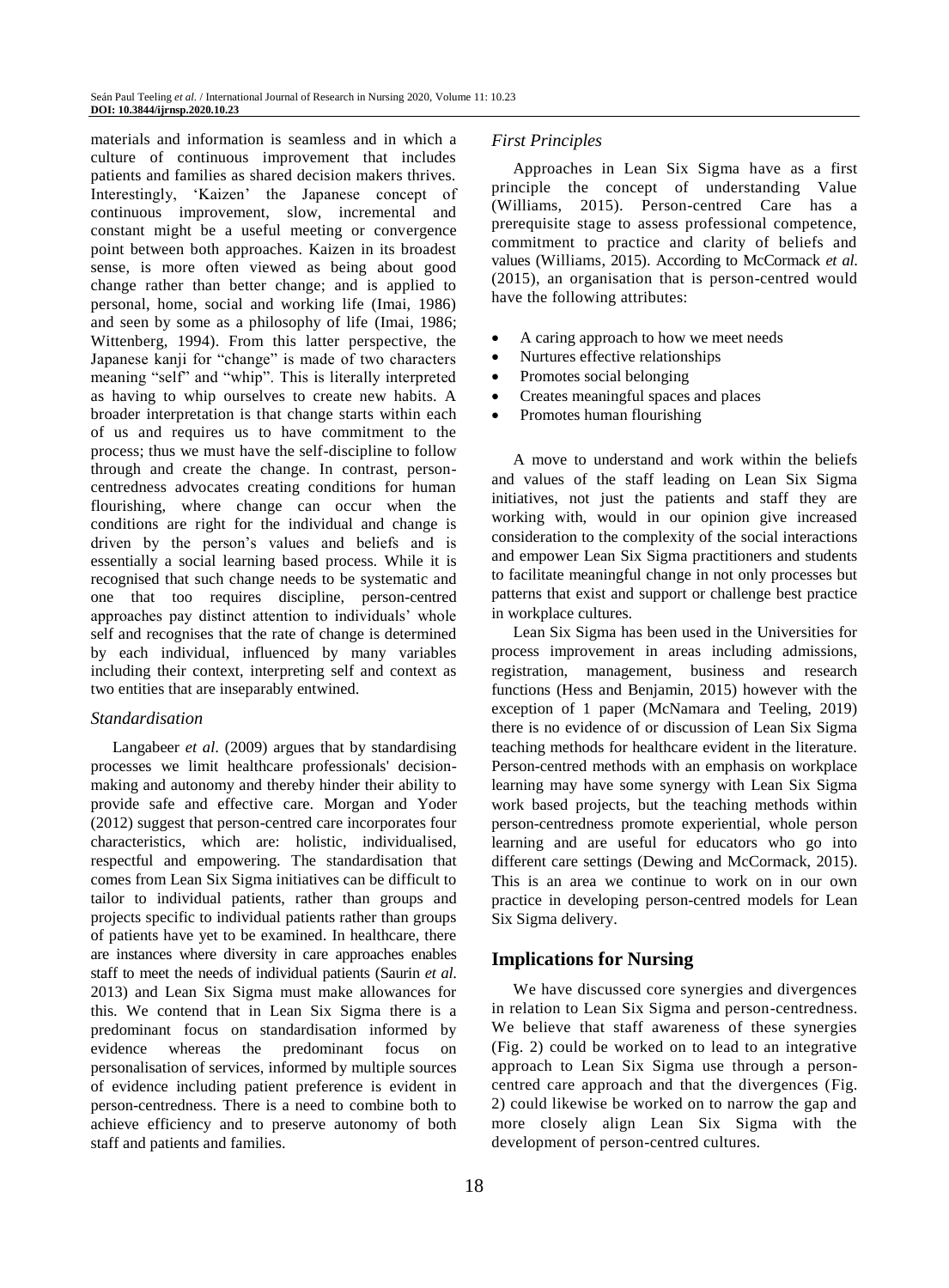Seán Paul Teeling *et al*. / International Journal of Research in Nursing 2020, Volume 11: 10.23 **DOI: 10.3844/ijrnsp.2020.10.23**



**Fig. 2:** Synergies and divergences between Lean Six Sigma and Person-centredness (Teeling *et al*., 2020)

Dewing and McCormack (2015; 2017) state that service improvement (which is what Lean Six Sigma ultimately is) has what they term 'person-centred moments' yet is not a fully realised person-centred culture, which in our opinion corroborates our findings on synergies and divergence. Our exploration of the philosophies underpinning Lean Six Sigma and personcentredness indicate too that Lean Six Sigma does have some important person-centred features. Work to date suggests however that there are further research and practice changes needed to enhance the synergies, narrow the gaps and to reconcile areas of divergence. The current lack of empirical evidence supporting the integration of Lean Six Sigma and person-centred care highlights the need for further exploration of the conceptual bases of these approaches. Some preliminary work on managing the dichotomy has been put forward by adapting value stream design to incorporate individualised customisation (Naim and Gosling, 2011). However, we concur with Stirk and Sanderson (2012) who advised that Lean, Six Sigma and Lean Six Sigma are valuable continuous improvement tools which are not out of place in a person-centred organisation, which has a continual focus on the people whom the organisation supports and on community contribution (Williams and Sanderson, 2003). Drucker (1993) suggests that healthcare organisations are the most complex form of human organisation, with complexity deriving from the confluence of professions (e.g., doctors, nurses, health and

social care professions) and other stakeholders (e.g., patients, relatives, corporate functions) frequently with seemingly incompatible perspectives and timelines. Into this context add Lean Six Sigma as the process improvement methodology of choice, then the important role of person-centredness in drawing attention to the relational aspects of care between patients, families and professionals becomes evident.

#### **Limitations**

We found a lack of published research studies specific to the use of both Person-centred and Lean Six Sigma methodologies to draw on for the review that underpinned this discussion article. We chose to focus on synergies and divergences and may have overlooked other important themes that need discussion. Further, we also selected a small number of synergies and divergences to discuss in this article, which may skew the bigger picture understanding of Lean Six Sigma methodologies or personcentred approaches.

#### **Conclusion**

We conclude that there is some synergy between some ideas within Lean, Six Sigma, Lean Six Sigma and person-centredness that need further study. More often however, these lie at the philosophical level and are less evident in the actual practice application of Lean Six Sigma. Changing workplace patterns and processes is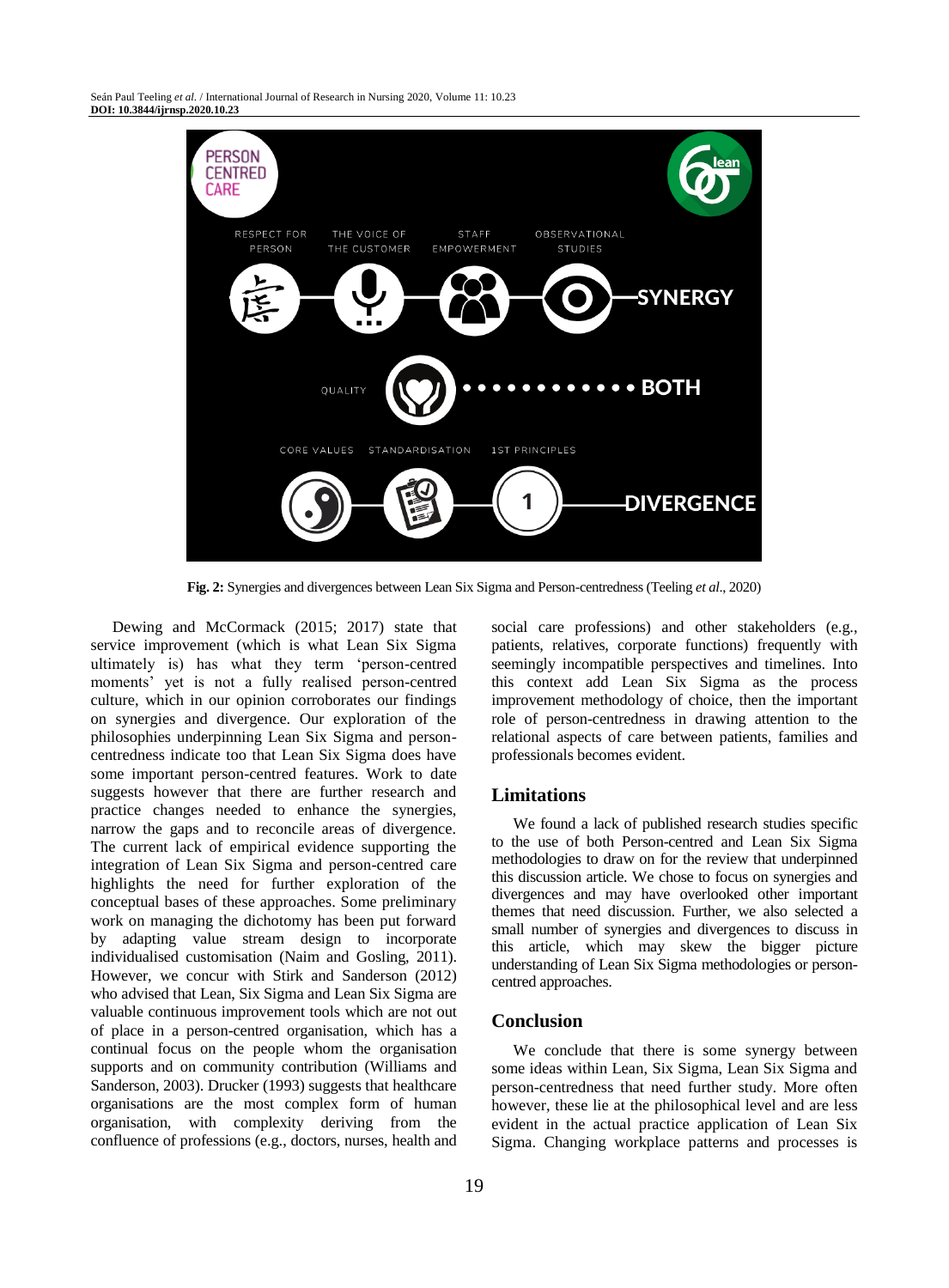dependent on the 'human factor'. It is our belief that if Lean Six Sigma is about service improvement, then to be truly person-centred this improvement must involve not just staff, but patients and their family in the evaluation of current and design of new care pathways. To move it towards being a method for continuous quality improvement and thus influence at the cultural as well as the practical level it must fully engage the 'voice' of staff and patients to discover what is 'critical' to them in designing, delivering or receiving care.

The synergies we have found go some way to dispelling a current narrative that Lean Six Sigma and person centred improvement approaches are polar opposite in their underlying philosophies, intentions, methods and outcomes. That said, divergences do exist and little work has been undertaken to date to explore or address these. We propose that the synergies identified provide a firm foundation for new and innovative models of Lean Six Sigma that can enhance efficiency and transform person-centred cultures. We recognise that divergence is mainly at the level at which Lean Six Sigma is implemented and where it has become removed from its original underpinning philosophy. As such we suggest that there is need for further work and research on aligning both Lean Six Sigma and person-centred approaches within improvement sciences, to maximise its contribution in the health care context.

- Conflict of interest statement: "No conflict of interest has been declared by the author(s)"
- Funding statement: "This paper was supported by Queen Margaret University Edinburgh and University College Dublin"
- The authors acknowledge the ongoing support of Mary Day, CEO Ireland East Hospital Group in this research

# **Author's Contributions**

**Seán Paul Teeling:** Contributed to literature review, findings, discussion, conclusions and graphics.

**Jan Dewing and Deborah Baldie:** Contributed to literature review, findings, discussion, and conclusions.

#### **Ethics**

This article is original and contains unpublished material. The corresponding author confirms that all of the other authors have read and approved the manuscript and no ethical issues involved.

### **Reference**

Abu Bakar, F.A., K. Subari and M.A. Mohd Daril, 2015. Critical success factors of Lean Six Sigma deployment: A current review. Int. J. Lean Six Sigma, 6: 339-348. DOI: 10.1108/IJLSS-04-2015-0011

- Aherne, J. and J. Whelton, 2010. Applying Lean in Healthcare: A Collection of International Case Studies. 1st Edn., Productivity Press, New York, ISBN-10: 1439827397, pp: 247.
- Antony, J., 2007. Six Sigma: A strategy for supporting innovation in pursuit of business excellence – invited paper. Int. J. Technol. Manage., 37: 8-12.
- Ballé, M. and A. Régnier, 2007. Lean as a learning system in a hospital ward. Leadership Health Services, 20: 33-41.
- Berwick, D., 2015. Era 3: Foundational values for a sound future. Keynote address, IHI, National Forum.
- Bisgaard, S. and J. Freiesleben, 2000. Economics of Six Sigma programs. Quality Eng., 13: 325-331.
- Black, J., 2009. Transforming the patient care environment with LSS and realistic evaluation. J. Healthcare Quality, 31: 29-35.

DOI: 10.1111/j.1945-1474.2009.00028.x

- Burgess, N. and Z. Radnor, 2013. Evaluating lean in healthcare. Int. J. Health Care Quality Assurance, 26: 220-235. DOI: 10.1108/09526861311311418
- Colldén, C., I. Gremyr, A. Hellström and D. Sporraeus, 2017. A value-based taxonomy of improvement approaches in healthcare. J. Health Organiz. Manage., 31: 445-458. DOI: 10.1108/JHOM-08-2016-0162
- Collins, K.F. and S.K. Muthusamy, 2007. Applying the Toyota production system to a healthcare organisation: A case study on a rural community healthcare provider. Quality Manage. J., 14: 41-52.
- Cookson, D., C. Read, P. Mukherjee and M. Cooke, 2011. Improving the quality of Emergency Department care by removing waste using Lean Value Stream mapping. Int. J. Clin. Leadership, 17: 25-30.
- Creed, M., McGuirk, M., Buckley, R., Kilduff, M. (2019) 'Using Lean Six Sigma to improve controlled drug processes and release nursing time', J. Nurs. Quality, 34: 236-241.

DOI: 10.1097/NCQ.0000000000000364

- Curatolo, N., S. Lamouri and H.A. Rieutord, 2014. A critical analysis of Lean Approach structuring in hospitals. Bus. Proc. Manage. J., 20: 433-454.
- De Souza, B.L., 2009. Trends and approaches in lean healthcare. Leadership Health Services, 22: 121-139. DOI: 10.1108/BPMJ-04-2013-0051
- Deblois, S. and L. Lepanto, 2016. Lean and Six Sigma in acute care: A systematic review of reviews. Int. J. Health Care Quality Assurance, 29: 192-208.
- Dewing, J. and B. McCormack, 2015. Engagement: A critique of the concept and its application to personcentred care. Int. J. Practice Dev.
- Dewing, J. and B. McCormack, 2016. Tell me, how do you define person-centredness?. J. Clin. Nurs. Accepted Author Manuscript, 26: 2509-2510. DOI: 10.1111/jocn.13681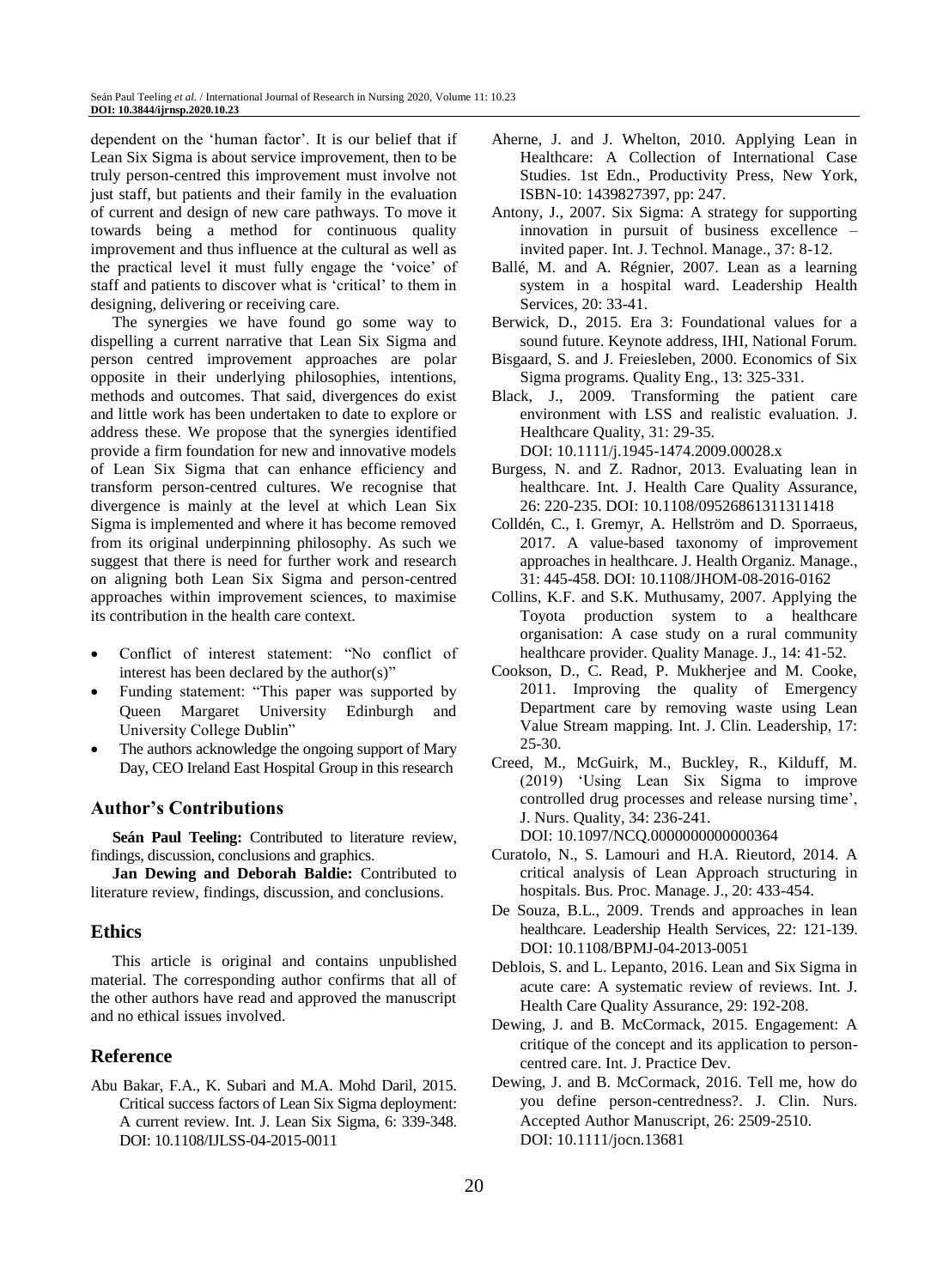- Dewing, J. and B. McCormack, 2017. Creating Flourishing Workplaces. In: Person-Centred Nursing, McCormack, B. and T. McCance (Eds.), Oxford Wiley-Blackwell.
- Dewing, J., 2010. Moments of movement: Active learning and practice development. Nurse Educ. Practice, 10: 22-26.

DO: 10.1108/17511870910953788

- Dickson, E.W., S. Singh, D.S. Cheung, C.C. Wyatt, and A.S. Nugent, 2008. Application of Lean manufacturing techniques in the emergency department. J. Emergency Med., 37: 1177-182.
- Drucker, P.F., 1993. Post-Capitalist Society. 1st Edn., Harper Business, New York, ISBN-10: 0887306209, pp: 232.
- Dunsford, J. and L.E. Reimer, 2017. Relationshipcentered health care as a Lean intervention. Int. J. Quality Health Care, 29: 1020-1024. DOI: 10.1093/intqhc/mzx156
- Edvardsson, D., D. Fetherstonhaugh and R. Nay, 2010. Promoting a continuation of self and normality: Person-centred care as described by people with dementia, their family members and aged care staff. J. Clin. Nurs., 19: 2611-2618.

DOI: 10.1111/j.1365-2702.2009.03143.x

- Feeney, A., T. Barry, D. Hayden, L. Higgins, and E. Kavanagh *et al*., 2016. Pre-hospital fast positive cases identified by DFB ambulance paramedics: Final clinical diagnosis. Irish Med. J., 109: 397-397.
- Fillingham, D., 2008. Lean Healthcare: Improving the Patient's Experience. Kingsham Press, United Kingdom.
- Found, P. and R. Harrison, 2012. Understanding the lean voice of the customer. Int. J. Lean Six Sigma, 3: 251-267. DOI: 10.1108/20401461211282736
- Gaffney, M., 2012. Flourishing: How to Achieve a Deeper Sense of Well-being, Meaning and Purpose - Even when Facing Adversity. Penguin, London.
- George, M.L., D. Rowlands, M. Price and J. Maxey, 2005. The Lean Six Sigma Pocket Tool book. 1st Edn., McGraw-Hill, New York, ISBN-10: 9789352603527, pp: 225.
- Guimarães, C.M. and J.C. De Carvalho, 2012. Lean healthcare across cultures: State-of-the-art. Am. Int. J. Contemporary Res., 2: 187-206.
- Hardiman, M. and J. Dewing, 2019. Using two models of workplace facilitation to create conditions for development of a person-centred culture: A participatory action research study. J. Clin. Nurs., 28: 2769-2781. DOI: 10.1111/jocn.14897
- Hayden, D., C. Byrne, L. Higgins, M. O'Reilly and S.P. Teeling *et al*., 2016. Lean Six Sigma: A highly effective approach to reducing door-to-needle times in acute ischemic stroke. Int. J. Stroke.
- Hess, J.D. and B.A. Benjamin, 2015. Applying Lean Six Sigma within the university: Opportunities for process improvement and cultural change. Int. J. Lean Six Sigma, 6: 249-262.
- ICN, 2019. Strategic Priorities-Person centred care. ICN.
- Imai, M., 1986. Kaizen-the key to Japan's competitive success. Random House, New York.
- Johnston, M.E., 2013. Organizational effectiveness employing a lean team leadership structure in health care: A case study. ProQuest Dissertations Publishing.
- Jones, D., 2017. Dan Jones shares four lessons on lean healthcare reducing waste and errors: Piloting lean principles at Intermountain healthcare methods, tools and strategies.
- Joosten, T., I. Bongers, and R. Janssen, 2009. Application of lean thinking to health care: Issues and observations. Int. J. Quality Health Care, 21: 341-347.
- Jorma, T., H. Tiirinki, R. Bloigu and L. Turkki, 2016. Lean thinking in Finnish healthcare. Leadership Health Services, 29: 9-36. DOI: 10.1108/LHS-08-2015-0021
- Kelly, J., 2013. The effect of lean systems on personcentred care. Nurs. Times, 109: 16-17.
- Kieran, M., M. Cleary, A. De Brún and A. Igoe, 2018. Supply and Demand: Application of Lean Six Sigma methods to improve drug round efficiency and release nursing time. Oxford University Press.
- Langabeer, J.R., J.L. DelliFraine, J. Heineke and I. Abbass, 2009. Implementation of Lean and Six Sigma quality initiatives in hospitals: A goal theoretic perspective. Oper. Manage. Res., 2: 13-27. DOI: 10.1007/s12063-009-0021-7
- Li, J. and D. Porock, 2014. Resident outcomes of personcentered care in long-term care: A narrative review of interventional research. Int. J. Nurs. Studies, 51: 1395-1415. DOI: 10.1016/j.ijnurstu.2014.04.003
- Liker, J., 2004. The Toyota Way. 1st Edn., Simon and Schuster, New York, ISBN-10: 0070587477, pp: 69.
- Lynch, B., 2015. Partnering for performance in situational leadership: A person-centred leadership approach. Int. Practice Dev. J., 5: 1-10. DOI: 10.19043/ipdj.5SP.007
- Manley, K. and B. McCormack, 2008. Person-centred care. Nursing Manage., 15: 12-13. DOI: 10.7748/nm2008.12.15.8.12.c6874
- Marriott-Statham, K., M. Mackay, J. Mackay and N. Brennan, 2018. Empowering aged care nurses to deliver person-centred care: Enabling nurses to shine. Nurse Educ. Practice, 31: 112-117. DOI: 10.1016/j.nepr.2018.05.014
- Mazzocato, P., C. Savage, M. Brommels, H. Aronsson, and J. Thor, 2010. Lean thinking in healthcare: A realist review of the literature. Quality Safety Health Care, 19: 376-382.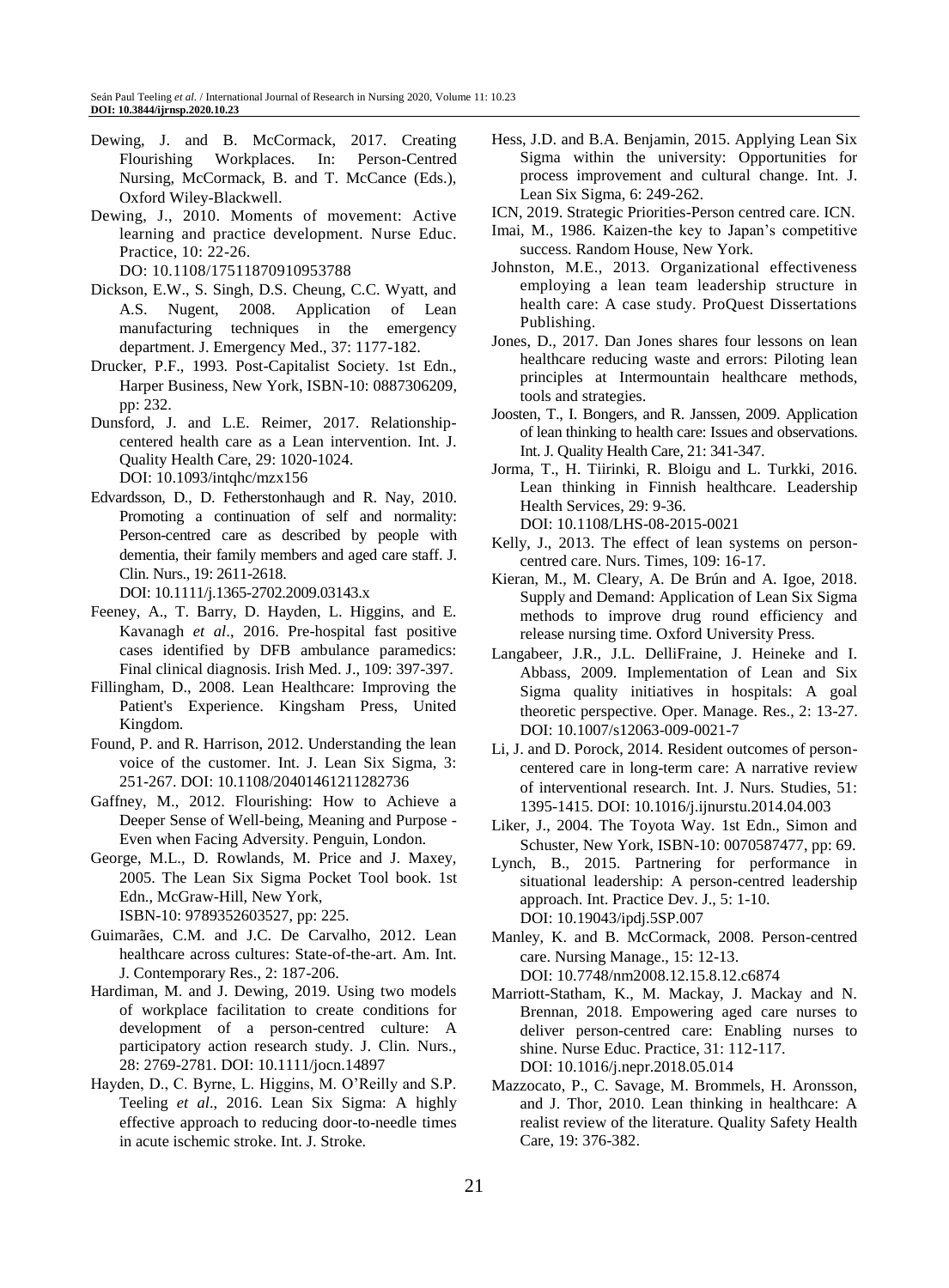- Mazzocato, P., J. Thor, U. Backman, M. Brommels and J. Carlsson *et al*., 2014. Complexity complicates lean: lessons from seven emergency services. J. Health Organis. Manage., 28: 266-288. DOI: 10.1108/JHOM-03-2013-0060
- McCance, T., B. McCormack, and J. Dewing, 2011. Exploration of person-centeredness in practice. Online J. Issues Nurs.
- McConnell, K.J., R.C. Lindrooth, D.R. Wholey, T.M. Maddox and N. Bloom, 2013. Management practices and the quality of care in cardiac units. JAMA Internal Med., 173: 684-692. DOI: 10.1001/jamainternmed.2013.3577
- McCormack, B. and A. Titchen, 2014. No beginning, no end: An ecology of human flourishing. Int. Practice Dev. J.
- McCormack, B. and R. Watson, 2018. Values, virtues and initiatives-time for a conversation. J. Adv. Nurs., 74: 753-754. DOI: 10.1111/jan.13352
- McCormack, B. and T. McCance, 2017. Person-Centred Practice in Nursing and Healthcare: Theory and Practice. 2nd Edn., John Wiley and Sons, ISBN-10: 1118990560, pp: 286.
- McCormack, B. and T. McCance, 2017. Person-Centred Practice in Nursing and Healthcare: Theory and Practice. 2nd Edn., Wiley-Blackwell, Chichester, ISBN-10: 1118990560, pp: 286.
- McCormack, B., 2003. A conceptual framework for person-centred practice with older people. Int. J. Nurs. Pract., 9: 202-209.

DOI: 10.1046/j.1440-172X.2003.00423.x

- McCormack, B., 2015. Seeking a Person Centred culture. Scottish Government, St. Andrew's House, Regent Road, Edinburgh EH1 3DG, Scotland.
- McCormack, B., J. Dewing, L. Breslin, A. Coyne-Nevin and K. Kennedy *et al*., 2010. Developing personcentred practice: Nursing outcomes arising from changes to the care environment in residential settings for older people. Int. J. Older People Nurs., 5: 93-107. DOI: 10.1111/j.1748-3743.2010.00216.x
- McCormack, B., K. Manley, and A. Titchen, 2013. Practice Development in Nursing and Healthcare. 2nd Edn., Wiley-Blackwell, Chichester, West Sussex, ISBN-10: 1118448782, pp: 320.
- McCormack, B., M. Borg, S. Cardiff, J. Dewing and G. Jacobs *et al*., 2015. Person-centredness – the 'state' of the art. Int. Practice Dev. J., 5: 1-15.
- McMillan, S.S., E. Kendall, A. Sav, M.A. King and J.A. Whitty *et al*., 2013. Patient-centered approaches to health care: A systematic review of randomized controlled trials. Med. Care Res. Rev.
- McNamara, M., Teeling, S.P. 2019. Developing a university-accredited Lean Six Sigma curriculum to overcome system blindness. Int. J. Quality Healthcare, 31: 3-5. DOI: 10.1093/intqhc/mzz074
- Mead, N. and P. Bower, 2002. Patient-centred consultations and outcomes in primary care: A review of the literature. Patient Educ. Couns., 48: 51-61. DOI: 10.1016/S0738-3991(02)00099-X
- Moore, L., N. Britten, D. Lydahl, Ö. Naldemirci and M. Elam *et al*., 2016. Barriers and facilitators to the implementation of person-centred care in different healthcare contexts. Scandinavian J. Car. Sci.
- Moraros, J., M. Lemstra and C. Nwankwo, 2016. Lean interventions in healthcare: Do they actually work? A systematic literature review. Int. J. Quality Health Care, 28: 150-165. DOI: 10.1093/intqhc/mzv123
- Morgan, S. and L.H. Yoder, 2012. A concept analysis of person-centered care. J. Holistic Nurs., 30: 6-15. DOI: 10.1177/0898010111412189
- Naim, M. and J. Gosling, 2011. On leanness, agility and leagile supply chains. Int. J. Product. Economic, 13: 342-354.
- Nelson-Peterson, D.L. and C.J. Leppa, 2007. Creating an environment for caring using lean principles of the Virginia Mason production system. JONA: J. Nurs. Admin., 37: 287-294.
- Nicosia, F.M., L.G. Park, C.P. Gray, M.J. Yakir and D.Y. Hung, 2018. Nurses' perspectives on lean redesigns to patient flow and inpatient discharge process efficiency. Global Qualitative Nursing Res., 5: 2333393618810658-2333393618810658. DOI: 10.1177/2333393618810658
- Nolte, E., 2017. Editorial. BMJ, 358: j4126-j4126.
- O'Hora, L., J. Stanley, L. Fox and K. Murphy, 2015. An investigation of the effectiveness of Lean Six Sigma strategies in reducing computed tomography order to report time. Radiography Ireland, 18: 13-17.
- O'Neill, S., T. Jones, D. Bennett and M. Lewis, 2011. Nursing works: The application of lean thinking to nursing processes. J. Nurs. Admin., 41: 546-552.
- Ohno, T. and N. Bodek, 1988. The Toyota production system: Beyond large-scale production. Productivity Press.
- Pande, P.S., R.P. Neuman and R.R. Cavanagh, 2002. The Six Sigma Way team fieldbook: An implementation guide for process improvement. McGraw-Hill, New York.
- Powell, A., R. Rushmer and T.O. Huw Davies, 2009. A systematic narrative review of quality improvement models in health care. Engineering.
- Radnor, Z. and S. Osborne, 2013. Lean: A failed theory for public services? Public Manage. Rev., 15: 265-287. DOI: 10.1080/14719037.2012.748820
- Radnor, Z., M. Holweg, and J. Waring, 2012. Lean in healthcare: The unfilled promise? Soc. Sci. Med., 74: 364-71.
- Rath and Strong, 2002. Six Sigma pocket guide. McGraw-Hill, New York.